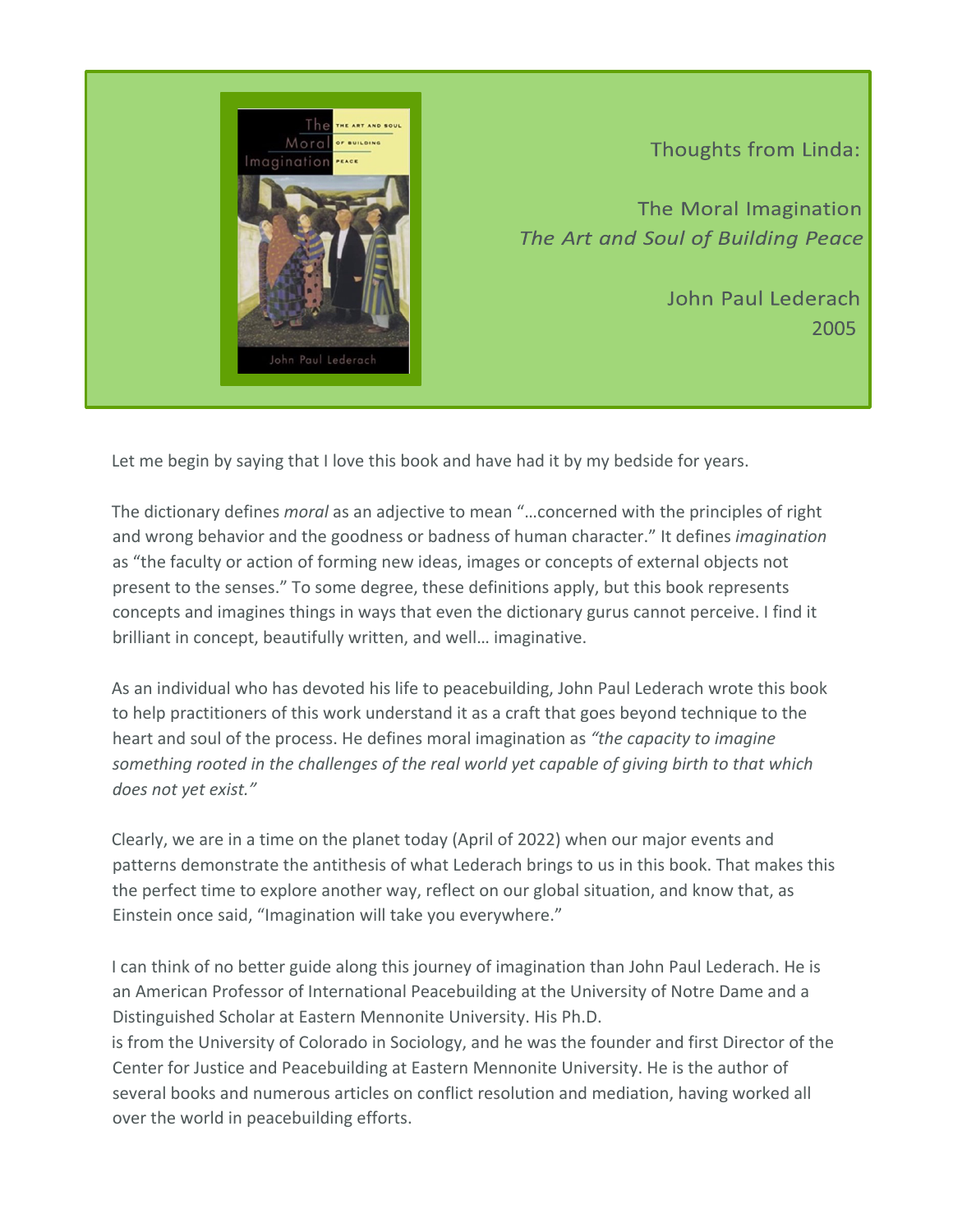He frames the fundamental question that the book attempts to answer as: "How do we transcend the cycles of violence that bewitch our human community while still living in them?"

For me, part of the joy of reading this book is the explanation he offers of his own discovery process, which led him to move beyond technique and complexity to a frame of art and simplicity. This attitudinal shift and re-framing of the essence of the work reflects a seminal level of sagacity that all practitioners should learn.

In his own 'haiku moment,' he discovered the four necessary ideas for the journey. They are the requirements of the moral imagination and include:

- 1. The capacity to imagine ourselves in a web of relationships that include our enemies
- 2. The ability to sustain a paradoxical curiosity that embraces complexity without reliance on dualistic polarity
- 3. The fundamental belief in and pursuit of the creative act, and
- 4. The acceptance of the inherent risk of stepping into the mystery of the unknown that lies beyond the far too familiar landscape of violence.

Here is his thesis in summary:

It is that a certain kind of imagination is within reach and necessary to transcend violence, and it requires that we explore the four disciplines in two broad directions:

- 1. First, we must understand and feel the landscape of protracted violence and why it poses such deep-rooted challenges to constructive change. This is not easy. It calls on peacebuilders and other actors in the process to set themselves firmly in the culture and know at a deep level the challenges of the realities that people experience this destructive experience and what the legacy damages do to individuals at a fundamental emotional level.
- 2. Secondly, peacebuilders must explore the creative process itself, venturing into unknown territory as a naïve learner, and understand and exemplify the work to move beyond what he calls "tangled inquiry" to the "wellspring that feeds the building of peace."

This calls for moral imagination.

It calls for the artist in all of us to emerge and find new ways to develop to break cycles of pain and suffering. He uses this small book as a tool to take the reader along his journey in fifteen beautifully conceived and written chapters. A few examples include: "On Simplicity and Complexity: Finding the Essence of Peacebuilding, "On the Gift of Pessimism: Insights from the Geographies of Violence," and "On Time: The Past That Lies before Us."